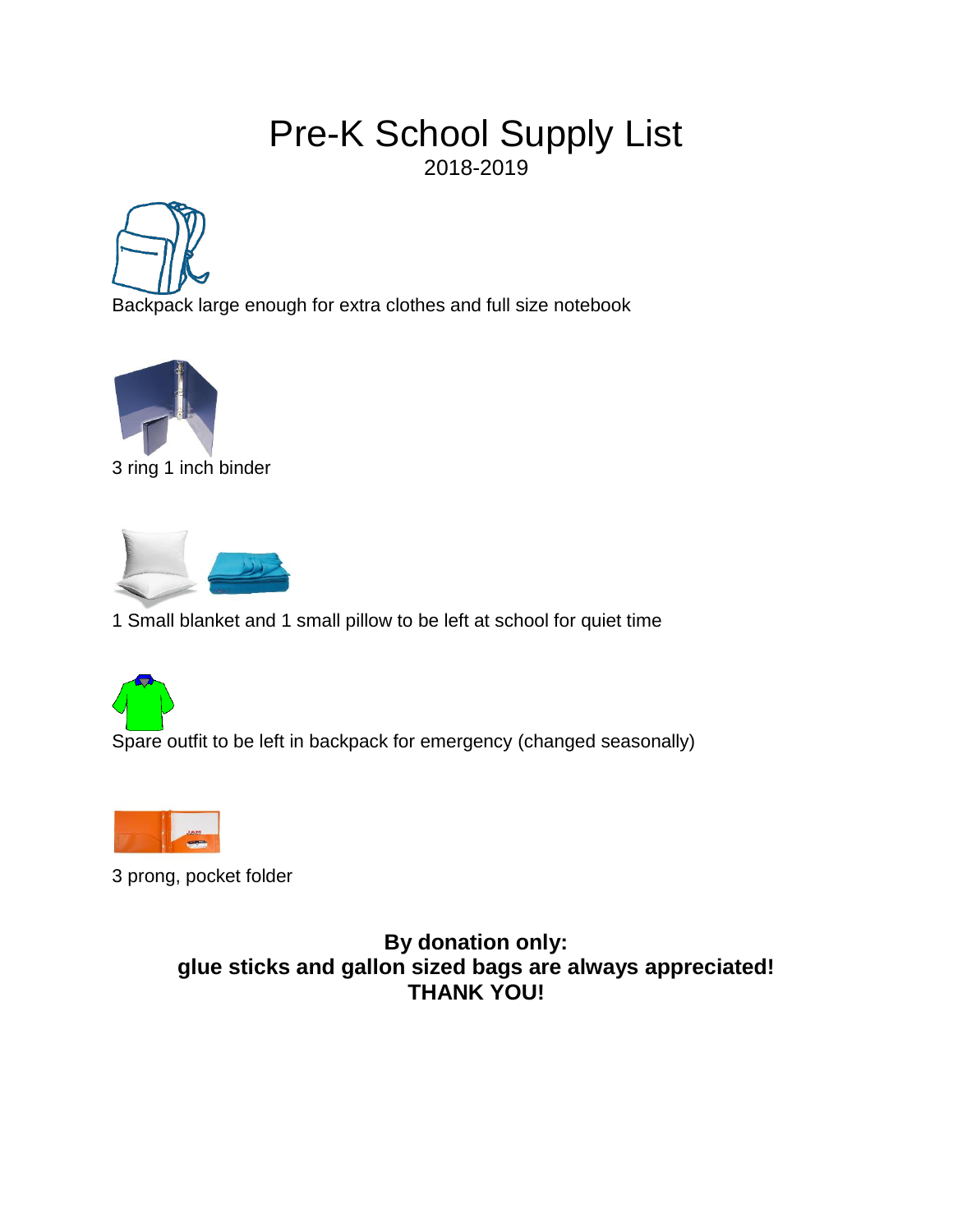# **Sharpsburg Elementary Kindergarten Supply List 2018-2019**

2 black Expo dry erase markers

2 large primary pencils (can be triangular)

1 composition notebook (wide ruled)

2 large glue sticks

1 folder with braids

1 box of 8 large crayons

1 pencil case (optional for pencils and crayons)

### Optional Requests:

- Tissues
- Ziploc bags (all sizes)
- Clorox wipes
- AA batteries
- Hand sanitizer

## **Sharpsburg Elementary School First Grade Supply List 2018-2019**

- 1 box of crayons (24 count)
- 1 composition book
- 1 3-ringed 1 in. binder
- 2 pocket folders with name and labeled (Music / Writing)
- 4 glue sticks
- 4-6 Expo low-odor dry erase markers (black)
- 1 dozen #2 pencils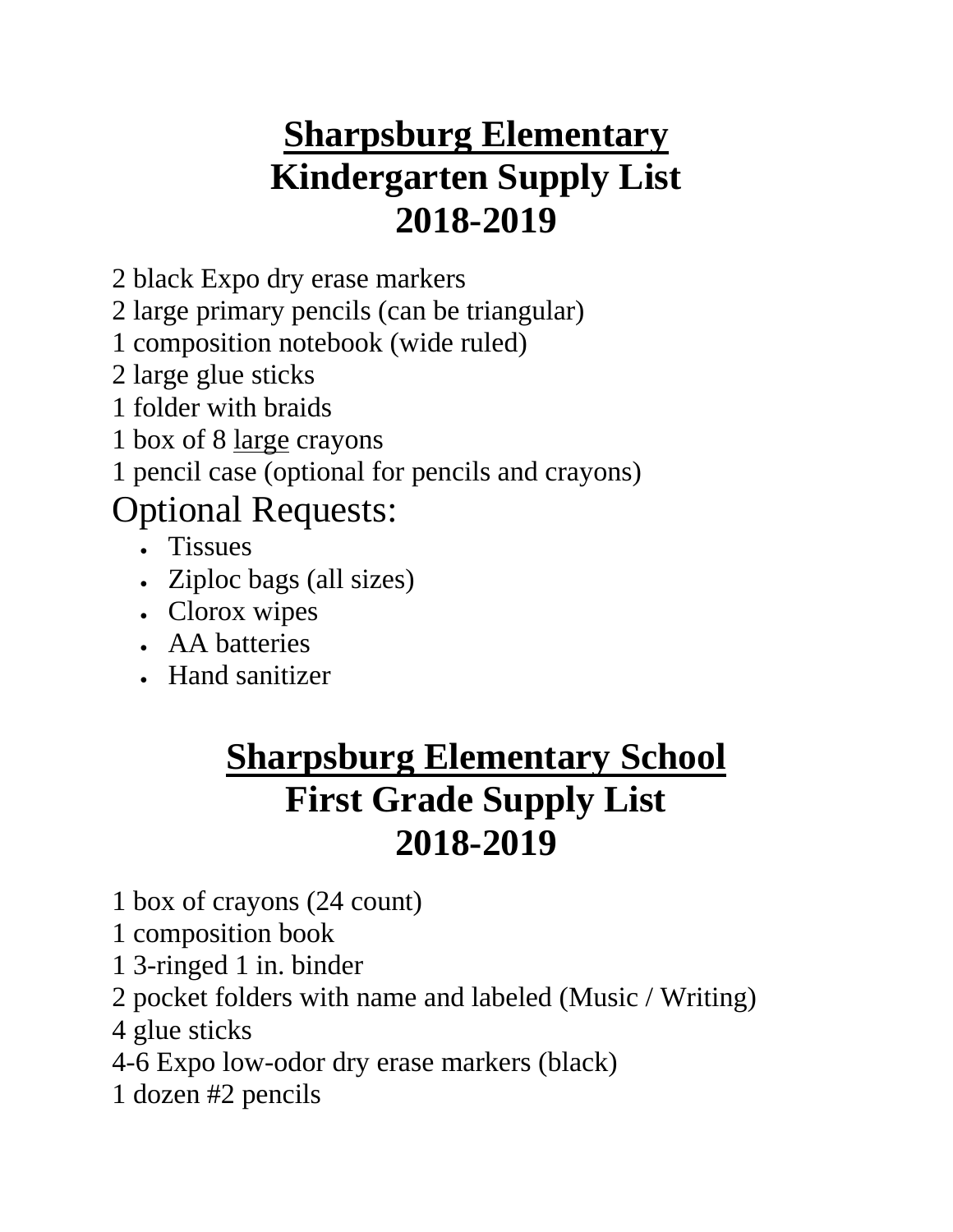## **Sharpsburg Elementary School Grade 2 supply List 2018-2019**

4 spiral notebooks- wide ruled 4 two-pocket folders 12 #2 pencils Regular sized box of crayons **Scissors** 5 low odor dry erase markers- black pencil/supply pouch with a zipper (no boxes please) 4 glue sticks

Optional requests: Ziploc bags- gallon or sandwich Large box of tissues Hand sanitizer Disinfectant wipes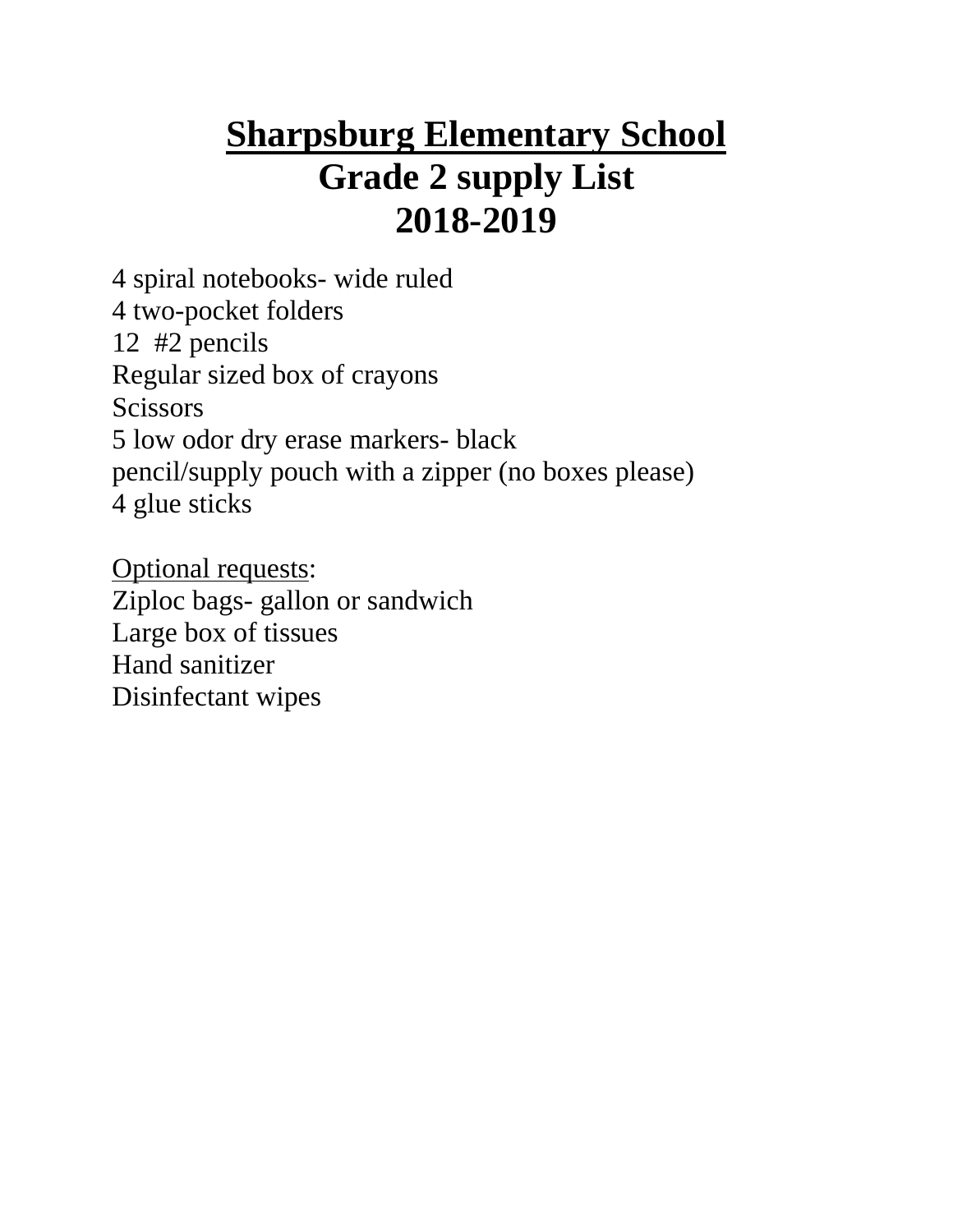## **Sharpsburg Elementary Supply List 2018-2019 Grade 3**

24 pack of #2 pencils with erasers

- 1 box of crayons or colored pencils
- 2 large glue sticks
- 1 Pair of scissors
- 4 Dry Erase Black Markers
- 1 Yellow Highlighter
- 1 Pencil bag
- 5 Single subject Wide Ruled Spirals (Red, Yellow, Blue, Black, Green)
- 5 Pocket Folders (Red, Yellow, Blue, Black and Green)
- 2 Pocket Folders (any color)

#### **Optional**

Box of Ziploc sandwich bags Box of Ziploc gallon bags Cap erasers 1 pack 4x6 Post-it notes 1 pack 3x3 Post-it notes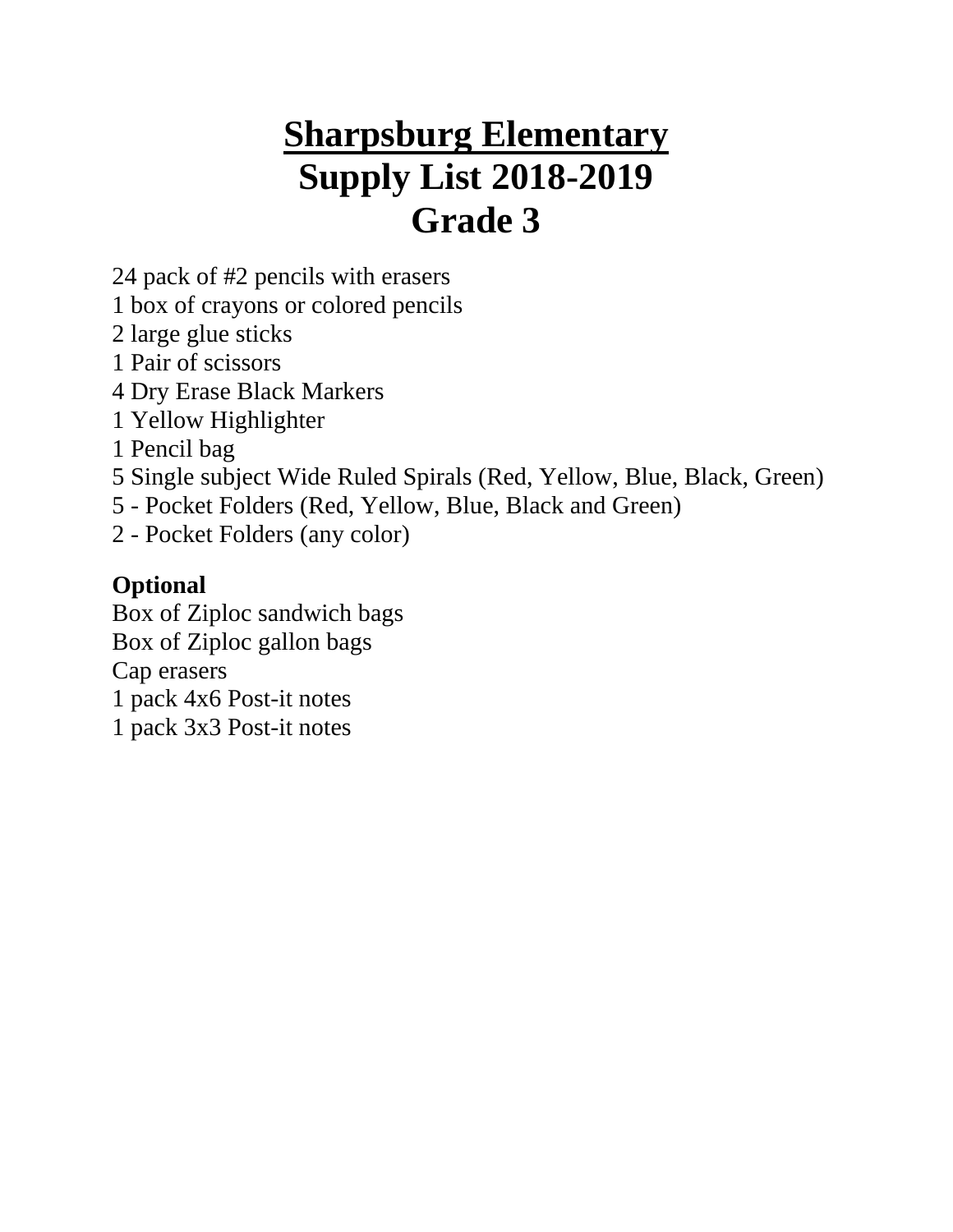# **Sharpsburg Elementary 4th grade school supply list 2018-2019**

- One 2-inch 3-ring binder (no Trapper Keepers please)
- 3 Composition Notebooks
- Four 1-subject spiral notebooks (wide-ruled)
- Seven 1-pocket folders
- 1 red pen or pencil
- 1 pack loose leaf paper
- One pack of pencils (no mechanical pencils)
- Eraser caps
- 1 zipper pencil pouch (with holes, no pencil boxes)
- Two packs of low odor dry erase markers (dark colors or black)
- Scissors
- 2 Glue sticks
- Crayons or colored pencils

#### **Optional items to donate:**

One package of gallon-sized Ziploc bags